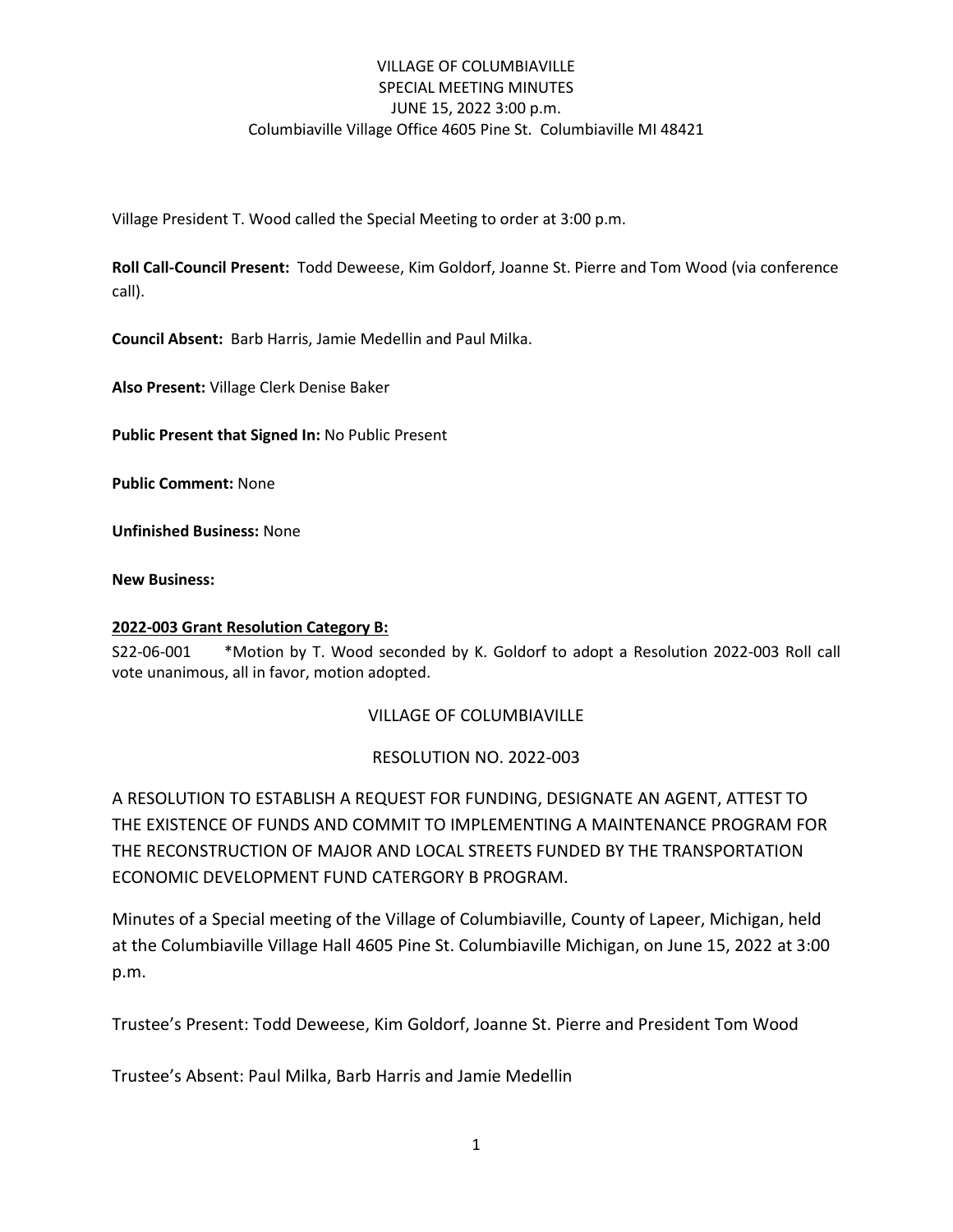# VILLAGE OF COLUMBIAVILLE SPECIAL MEETING MINUTES JUNE 15, 2022 3:00 p.m. Columbiaville Village Office 4605 Pine St. Columbiaville MI 48421

The following preamble and resolution were offered by President T. Wood and supported by Trustee K. Goldorf.

WHEREAS, The Village of Columbiaville is applying for \$113681.15 through MDOT from the Transportation Economic Development Category B Program to reconstruct and resurface on Fifth St. and LeValley Rd.

WHEREAS, MDOT requires a formal commitment for the public agency that will be receiving these funds and will be implementing and maintaining these infrastructure projects.

NOW, THEREFORE, BE IT RESOLVED THAT, the Village has authorized Denise Baker, Village Clerk and Administrator to act as agent on the behalf of the Village to request Transportation Economic Development Fund Category B Program funding, to act as the applicant's agent during the project development, and to sign a project agreement upon receipt of a funding reward.

BE IT FURTHER RESOLVED THAT, the Village attests to the existence of, and commits to, providing at the least \$113,671.15 toward the construction costs of the project(s), and all costs for design, permit fees, administration costs, and cost overruns.

BE IT FURTHER RESOLVED THAT, the Village commits to owning operating, funding and implementing a maintenance program over the design life of the facilities constructed with Transportation Economic Development Fund Category B Program funding.

Ayes: T. Deweese, K. Goldorf, J. St. Pierre and T. Wood Nays: None Absent: P. Milka, J. Medellin, and B. Harris

# CERTIFICATION

The forgoing resolution was certified at a special meeting of the Village of Columbiaville held on June 15, 2022.

Denise C. Baker Columbiaville Village Clerk and Administrator